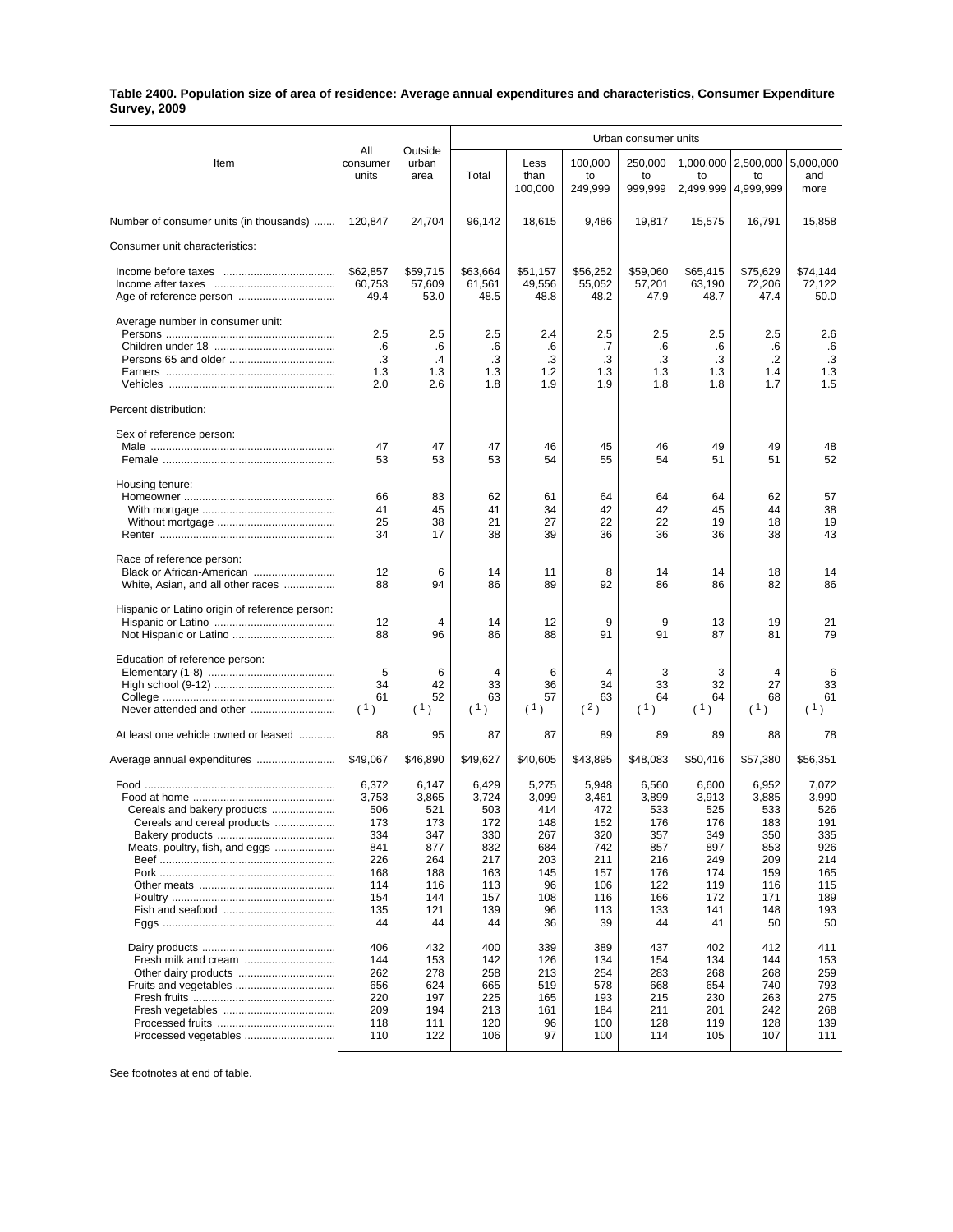## **Table 2400. Population size of area of residence: Average annual expenditures and characteristics, Consumer Expenditure Survey, 2009 — Continued**

|                                        |                 |                  | Urban consumer units |                |                |                |                |                       |                |  |
|----------------------------------------|-----------------|------------------|----------------------|----------------|----------------|----------------|----------------|-----------------------|----------------|--|
| Item                                   | All<br>consumer | Outside<br>urban |                      | Less           | 100,000        | 250,000        |                | 1,000,000   2,500,000 | 5,000,000      |  |
|                                        | units           | area             | Total                | than           | to             | to             | to             | to                    | and            |  |
|                                        |                 |                  |                      | 100,000        | 249,999        | 999,999        | 2,499,999      | 4,999,999             | more           |  |
|                                        |                 |                  |                      |                |                |                |                |                       |                |  |
|                                        | \$1,343<br>141  | \$1,411<br>159   | \$1,326<br>136       | \$1,142<br>123 | \$1,280<br>116 | \$1,404<br>148 | \$1,435<br>163 | \$1,347<br>135        | \$1,334<br>122 |  |
|                                        | 102             | 116              | 99                   | 84             | 100            | 100            | 105            | 102                   | 103            |  |
| Miscellaneous foods                    | 715             | 729              | 712                  | 591            | 685            | 763            | 761            | 727                   | 733            |  |
| Nonalcoholic beverages                 | 337             | 359              | 331                  | 303            | 332            | 341            | 362            | 326                   | 324            |  |
| Food prepared by consumer unit on      |                 |                  |                      |                |                |                |                |                       |                |  |
|                                        | 49              | 48               | 49                   | 40             | 47             | 53             | 44             | 56                    | 52             |  |
| Food away from home                    | 2,619           | 2,282            | 2,705                | 2,176          | 2,487          | 2,660          | 2,687          | 3,067                 | 3,081          |  |
|                                        | 435             | 356              | 455                  | 340            | 390            | 468            | 510            | 554                   | 442            |  |
|                                        | 16,895          | 14,329           | 17,555               | 13,233         | 15,132         | 16,125         | 17,915         | 20,898                | 21,967         |  |
|                                        | 10,075          | 7,547            | 10,724               | 7,230          | 8,892          | 9,415          | 10,974         | 13,149                | 14,746         |  |
|                                        | 6,543           | 5,941            | 6,697                | 4,559          | 5,955          | 6,203          | 7,118          | 7,969                 | 8,511          |  |
| Mortgage interest and charges          | 3,594           | 3,056            | 3,732                | 2,507          | 3,245          | 3,469          | 4,182          | 4,702                 | 4,320          |  |
|                                        | 1,811           | 1,597            | 1,866                | 1,132          | 1,811          | 1,487          | 1,729          | 2,163                 | 3,054          |  |
| Maintenance, repairs, insurance, other |                 |                  |                      |                |                |                |                |                       |                |  |
|                                        | 1,138           | 1,287            | 1,100                | 920<br>2,163   | 899            | 1,247<br>2,670 | 1,207          | 1,104                 | 1,137          |  |
|                                        | 2,860<br>672    | 1,025<br>581     | 3,332<br>695         | 508            | 2,362<br>575   | 542            | 3,213<br>644   | 4,245<br>935          | 5,260<br>975   |  |
|                                        |                 |                  |                      |                |                |                |                |                       |                |  |
| Utilities, fuels, and public services  | 3,645           | 3,737            | 3,621                | 3,341          | 3,467          | 3,491          | 3,702          | 3,878                 | 3,852          |  |
|                                        | 483             | 257              | 541                  | 391            | 480            | 490            | 602            | 519                   | 782            |  |
|                                        | 1,377           | 1,620<br>354     | 1,314<br>87          | 1,337<br>81    | 1,255          | 1,263          | 1,367          | 1,453<br>65           | 1,188<br>176   |  |
|                                        | 141<br>1,162    | 1,161            | 1,162                | 1,018          | 101<br>1,124   | 75<br>1,121    | 34<br>1,154    | 1,270                 | 1,299          |  |
| Water and other public services        | 481             | 345              | 516                  | 514            | 507            | 542            | 545            | 573                   | 407            |  |
|                                        | 1,011           | 712              | 1,088                | 745            | 841            | 1,002          | 1,060          | 1,448                 | 1,394          |  |
|                                        | 389             | 184              | 442                  | 267            | 276            | 387            | 402            | 605                   | 684            |  |
| Other household expenses               | 622             | 529              | 646                  | 477            | 565            | 615            | 658            | 844                   | 710            |  |
|                                        | 659             | 749              | 636                  | 575            | 617            | 739            | 653            | 630                   | 581            |  |
| Laundry and cleaning supplies          | 156             | 172              | 152                  | 149            | 159            | 141            | 151            | 154                   | 160            |  |
|                                        | 360             | 420              | 345                  | 313            | 316            | 447            | 338            | 340                   | 286            |  |
| Postage and stationery                 | 143             | 157              | 140                  | 113            | 142            | 151            | 163            | 137                   | 134            |  |
| Household furnishings and equipment    | 1,506           | 1,583            | 1,486                | 1,342          | 1,315          | 1,479          | 1,526          | 1,792                 | 1,394          |  |
|                                        | 124<br>343      | 143<br>313       | 119<br>351           | 106<br>286     | 140<br>312     | 109<br>331     | 124<br>343     | 131<br>416            | 119<br>412     |  |
|                                        | 30              | 34               | 29                   | 22             | 22             | 37             | 26             | 31                    | 35             |  |
|                                        | 194             | 247              | 180                  | 160            | 143            | 194            | 212            | 203                   | 153            |  |
| Small appliances, miscellaneous        |                 |                  |                      |                |                |                |                |                       |                |  |
|                                        | 93              | 88               | 95                   | 72             | 73             | 98             | 93             | 118                   | 104            |  |
| Miscellaneous household equipment      | 721             | 759              | 711                  | 695            | 625            | 710            | 729            | 894                   | 572            |  |
|                                        | 1,725           | 1,412            | 1,805                | 1,406          | 1,425          | 1,724          | 1,852          | 2,344                 | 1,933          |  |
|                                        | 383             | 380              | 384                  | 291            | 326            | 396            | 465            | 412                   | 396            |  |
|                                        | 304             | 306              | 304                  | 205            | 272            | 325            | 382            | 325                   | 310            |  |
|                                        | 79              | 75               | 80                   | 86             | 53             | 71             | 83             | 87                    | 86             |  |
| Women and girls                        | 678             | 524              | 718                  | 575            | 608            | 667            | 705            | 993                   | 708            |  |
|                                        | 561             | 428              | 595                  | 469            | 487            | 525            | 595            | 854                   | 591            |  |
|                                        | 118<br>91       | 95<br>82         | 123<br>94            | 107<br>84      | 121<br>79      | 142<br>103     | 110<br>92      | 139<br>106            | 117<br>89      |  |
|                                        | 323             | 292              | 331                  | 229            | 254            | 286            | 344            | 475                   | 368            |  |
| Other apparel products and services    | 249             | 134              | 279                  | 227            | 159            | 271            | 246            | 357                   | 373            |  |
|                                        | 7,658           | 8,510            | 7,440                | 6,794          | 6,531          | 7,198          | 7,363          | 8,534                 | 7,925          |  |
| Vehicle purchases (net outlay)         | 2,657           | 3,038            | 2,559                | 2,730          | 2,068          | 2,655          | 2,326          | 2,929                 | 2,369          |  |
|                                        | 1,297           | 1,230            | 1,315                | 1,209          | 959            | 1,467          | 1,211          | 1,578                 | 1,283          |  |
|                                        | 1,304           | 1,715            | 1,199                | 1,460          | 1,077          | 1,130          | 1,081          | 1,304                 | 1,056          |  |
|                                        | 55              | 94               | 45                   | 61             | 331            | 57             | 334            | $3_{48}$              | 330            |  |
| Gasoline and motor oil                 | 1,986           | 2,440            | 1,870                | 1,796          | 1,775          | 1,847          | 1,939          | 2,031                 | 1,803          |  |
|                                        |                 |                  |                      |                |                |                |                |                       |                |  |

See footnotes at end of table.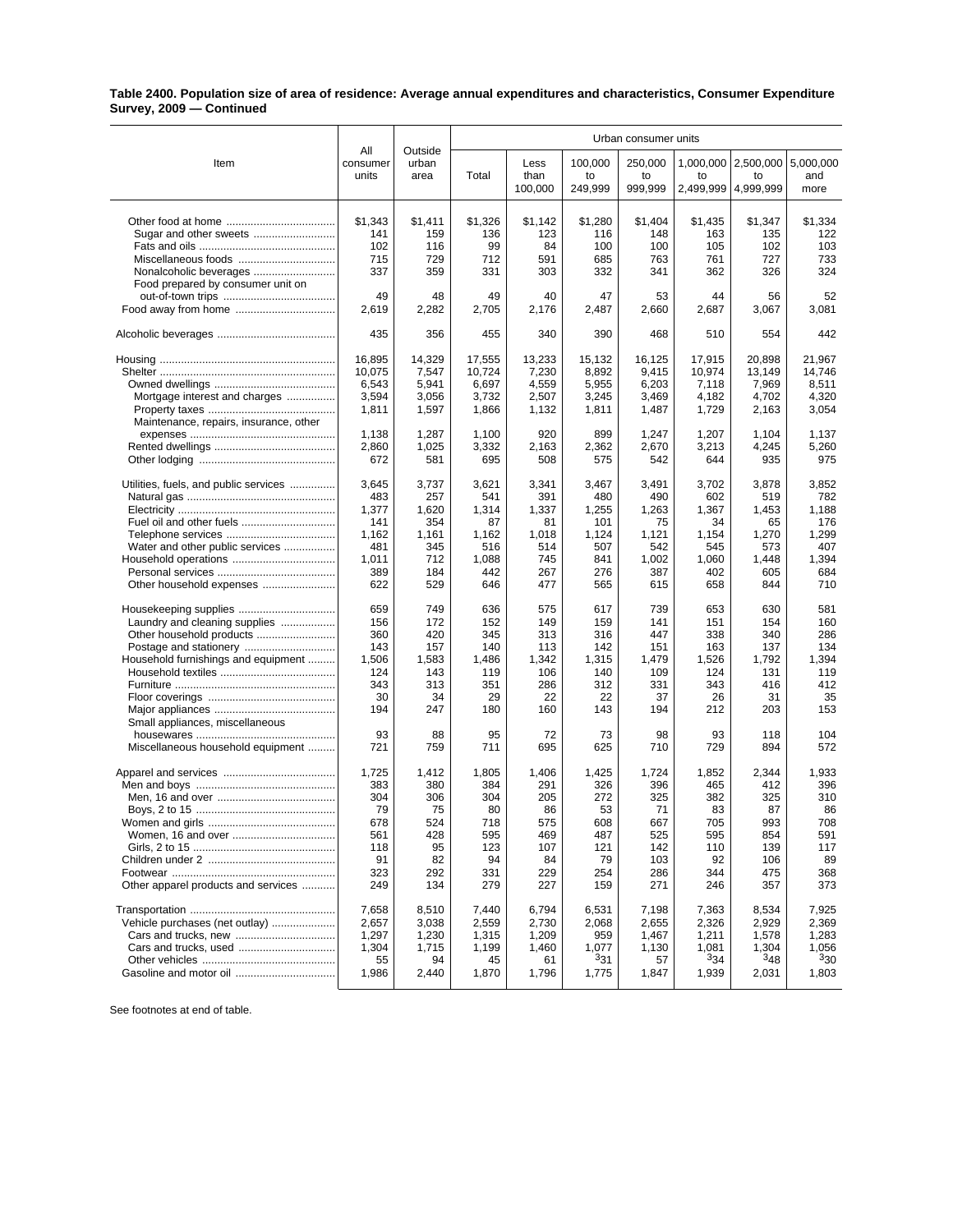## **Table 2400. Population size of area of residence: Average annual expenditures and characteristics, Consumer Expenditure Survey, 2009 — Continued**

|                                                                | All               |                          | Urban consumer units |              |               |               |            |                                         |            |  |
|----------------------------------------------------------------|-------------------|--------------------------|----------------------|--------------|---------------|---------------|------------|-----------------------------------------|------------|--|
| Item                                                           | consumer<br>units | Outside<br>urban<br>area | Total                | Less<br>than | 100,000<br>to | 250,000<br>to | to         | 1,000,000   2,500,000   5,000,000<br>to | and        |  |
|                                                                |                   |                          |                      | 100,000      | 249,999       | 999,999       | 2,499,999  | 4,999,999                               | more       |  |
|                                                                |                   |                          |                      |              |               |               |            |                                         |            |  |
| Other vehicle expenses                                         | \$2,536           | \$2,767                  | \$2,476              | \$1,972      | \$2,285       | \$2,334       | \$2,529    | \$2,898                                 | \$2,832    |  |
|                                                                | 281<br>733        | 366<br>824               | 259<br>709           | 273<br>576   | 239<br>702    | 292<br>759    | 280<br>743 | 277<br>793                              | 175<br>686 |  |
|                                                                |                   |                          |                      |              |               |               |            |                                         |            |  |
| Vehicle rental, leases, licenses, and other                    | 1,075             | 1,279                    | 1,023                | 859          | 923           | 912           | 1,073      | 1,168                                   | 1,182      |  |
|                                                                | 447               | 298                      | 485                  | 264          | 421           | 371           | 433        | 659                                     | 789        |  |
|                                                                | 479               | 264                      | 534                  | 295          | 403           | 362           | 569        | 677                                     | 921        |  |
|                                                                | 3,126             | 3,587                    | 3,008                | 2,939        | 2,899         | 3,199         | 3,051      | 3,017                                   | 2,864      |  |
|                                                                | 1,785             | 2,067                    | 1,712                | 1,623        | 1,719         | 1,805         | 1,782      | 1,698                                   | 1,644      |  |
|                                                                | 736               | 765                      | 729                  | 774          | 588           | 729           | 721        | 794                                     | 699        |  |
|                                                                | 486               | 609                      | 455                  | 442          | 473           | 535           | 435        | 416                                     | 420        |  |
|                                                                | 119               | 145                      | 112                  | 99           | 118           | 130           | 113        | 109                                     | 102        |  |
|                                                                | 2,693             | 2,859                    | 2,650                | 2,434        | 2,429         | 2,627         | 2,759      | 2,964                                   | 2,622      |  |
|                                                                | 628               | 496                      | 662                  | 442          | 568           | 698           | 643        | 791                                     | 815        |  |
| Audio and visual equipment and services                        | 975               | 945                      | 983                  | 912          | 1,014         | 975           | 969        | 1,067                                   | 979        |  |
| Pets, toys, hobbies, and playground                            | 690               | 887                      | 639                  | 642          | 500           | 608           | 758        | 717                                     | 560        |  |
| Other entertainment supplies, equipment,                       |                   |                          |                      |              |               |               |            |                                         |            |  |
|                                                                | 400               | 532                      | 366                  | 438          | 348           | 347           | 389        | 388                                     | 268        |  |
| Personal care products and services                            | 596               | 504                      | 619                  | 470          | 548           | 629           | 611        | 795                                     | 639        |  |
|                                                                | 110               | 104                      | 111                  | 98           | 106           | 124           | 108        | 121                                     | 106        |  |
|                                                                | 1,068             | 712                      | 1,159                | 862          | 899           | 1,105         | 1,021      | 1,254                                   | 1.766      |  |
| Tobacco products and smoking supplies                          | 380               | 547                      | 337                  | 404          | 403           | 355           | 312        | 301                                     | 257        |  |
|                                                                | 816               | 894                      | 796                  | 608          | 785           | 796           | 925        | 909                                     | 774        |  |
|                                                                | 1,723             | 1,832                    | 1,695                | 1,424        | 1,418         | 1,856         | 1,656      | 1,806                                   | 1,898      |  |
| Personal insurance and pensions                                | 5,471             | 5,097                    | 5,567                | 4,319        | 4,983         | 5,318         | 5,733      | 6,931                                   | 6,087      |  |
| Life and other personal insurance                              | 309               | 365                      | 295                  | 251          | 271           | 331           | 302        | 286                                     | 317        |  |
| Pensions and Social Security                                   | 5,162             | 4,732                    | 5,272                | 4,067        | 4,712         | 4,987         | 5,431      | 6,645                                   | 5,770      |  |
| Sources of income and personal taxes:                          |                   |                          |                      |              |               |               |            |                                         |            |  |
| Money income before taxes                                      | 62,857            | 59,715                   | 63,664               | 51,157       | 56,252        | 59,060        | 65,415     | 75,629                                  | 74,144     |  |
|                                                                | 50,339            | 44,243                   | 51,906               | 39,002       | 45,100        | 48,415        | 53,466     | 62,904                                  | 62,308     |  |
|                                                                | 2,673             | 3,493                    | 2,463                | 2,172        | 2,746         | 1,431         | 2,631      | 3,217                                   | 2,960      |  |
| Social Security, private and government                        |                   |                          |                      |              |               |               |            |                                         |            |  |
|                                                                | 6,837             | 8,920                    | 6,301                | 7,278        | 5,974         | 6,295         | 6,531      | 5,473                                   | 6,007      |  |
| Interest, dividends, rental income, other                      |                   |                          |                      |              |               |               |            |                                         |            |  |
|                                                                | 1,460             | 1,741                    | 1,387                | 1,134        | 705           | 1,107         | 1,213      | 2,622                                   | 1,307      |  |
| Unemployment and workers' compensation,                        |                   |                          |                      |              |               |               |            |                                         |            |  |
| veterans' benefits<br>Public assistance, supplemental security | 432               | 400                      | 440                  | 459          | 612           | 423           | 467        | 337                                     | 417        |  |
|                                                                | 435               | 405                      | 442                  | 533          | 414           | 419           | 522        | 318                                     | 435        |  |
| Regular contributions for support                              | 416               | 269                      | 453                  | 396          | 366           | 597           | 341        | 537                                     | 416        |  |
|                                                                | 266               | 243                      | 272                  | 181          | 335           | 372           | 243        | 222                                     | 294        |  |
|                                                                |                   |                          |                      |              |               |               |            |                                         |            |  |
|                                                                | 2,104             | 2,105                    | 2,103                | 1,601        | 1,200         | 1,859         | 2,225      | 3,423                                   | 2,022      |  |
|                                                                | 1,404             | 1,373                    | 1,413                | 1,009        | 660           | 1,130         | 1,455      | 2,598                                   | 1,393      |  |
| 2008 Tax stimulus (new UCC Q20082) (thru                       |                   |                          |                      |              |               |               |            |                                         |            |  |
|                                                                | $3 - 1$           | $3-2$                    | $3 - 1$              | 3.1          | (1)           | $3 - 1$       | 3.2        | 3.1                                     | $3-2$      |  |
|                                                                | 524               | 503                      | 529                  | 460          | 358           | 465           | 678<br>93  | 581                                     | 594        |  |
|                                                                | 177               | 231                      | 162                  | 133          | 182           | 265           |            | 245                                     | 37         |  |

See footnotes at end of table.